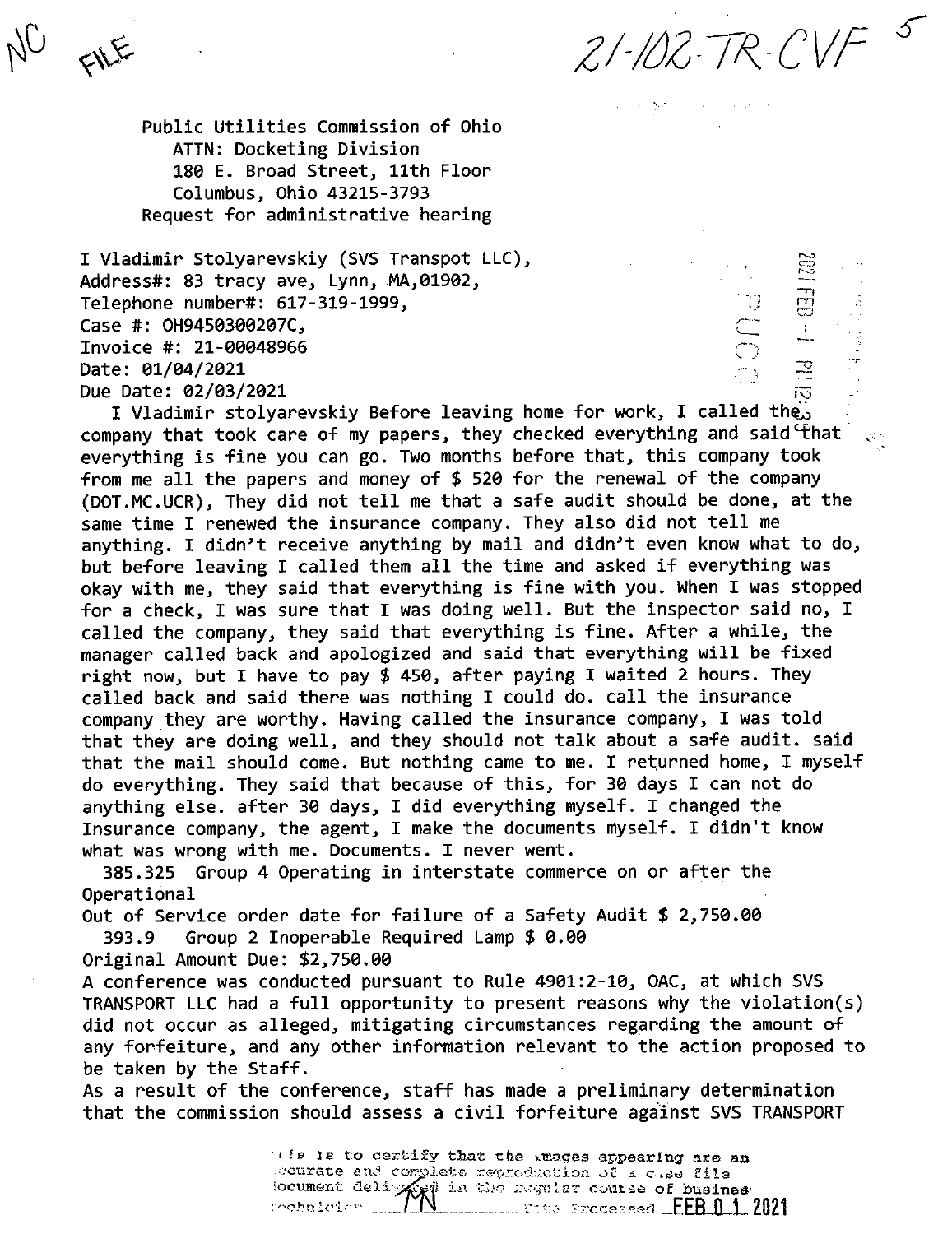



**M. Beth Trombold, Acting Chair**

**Commissioners**

Lawrence K. Friedeman Dennis P. Deters Daniel R. Conway

January 5, 2021

Vladimir Stolyarevskiy 83 Tracy Ave #2 Lynn, MA 01902

### **RE: NOTICE OF PRELIMINARY DETERMINATION** Case No. OH9450300207C

Dear Sir or Madam:

On 10/30/2020, a vehicle operated by 5VS TRANSPORT LLC, and driven by, STOLYAREVSKIY, VLADIMIR was inspected within the state of Ohio. As a result of discovery of the following violation(s) of the Commission's rules. Staff of the Commission timely notified SVS TRANSPORT LLC pursuant to rule 4901:2-7-07, Ohio Administrative Code (OAC), that it intended to assess a civil forfeiture against SVS TRANSPORT LLC in the following amount:

| <b>CODE</b> | <b>GROUP</b>    | <b>VIOLATION</b>                                                                                                        | <b>FORFEITURE</b> |  |
|-------------|-----------------|-------------------------------------------------------------------------------------------------------------------------|-------------------|--|
| C.          | 385.325 Group 4 | Operating in interstate commerce on or after the Operational<br>Out of Service order date for failure of a Safety Audit | \$2,750.00        |  |
| 393.9       | Group 2         | Inoperable Required Lamp                                                                                                | \$0.00            |  |
|             |                 | <b>Original Amount Due:</b>                                                                                             | \$2,750.00        |  |

A conference was conducted pursuant to Rule 4901:2-10, OAC, at which SVS TRANSPORT LLC had a full opportunity to present reasons why the violation(s) did not occur as alleged, mitigating circumstances regarding the amount of any forfeiture, and any other information relevant to the action proposed to be taken by the Staff.

As a result of the conference, staff has made a preliminary determination that the commission should assess a civil forfeiture against SVS TRANSPORT LLC in the following amount:

| <b>CODE</b>   | <b>GROUP</b> | VIOLATION                                                                                                               | <b>FORFEITURE</b> |
|---------------|--------------|-------------------------------------------------------------------------------------------------------------------------|-------------------|
| 385.325<br>C. | Group 4      | Operating in interstate commerce on or after the Operational<br>Out of Service order date for failure of a Safety Audit | \$2,750.00        |
| 393.9         | Group 2      | Inoperable Required Lamp                                                                                                | \$0.00            |
|               |              | <b>New Amount Due:</b>                                                                                                  | \$2,750.00        |

∠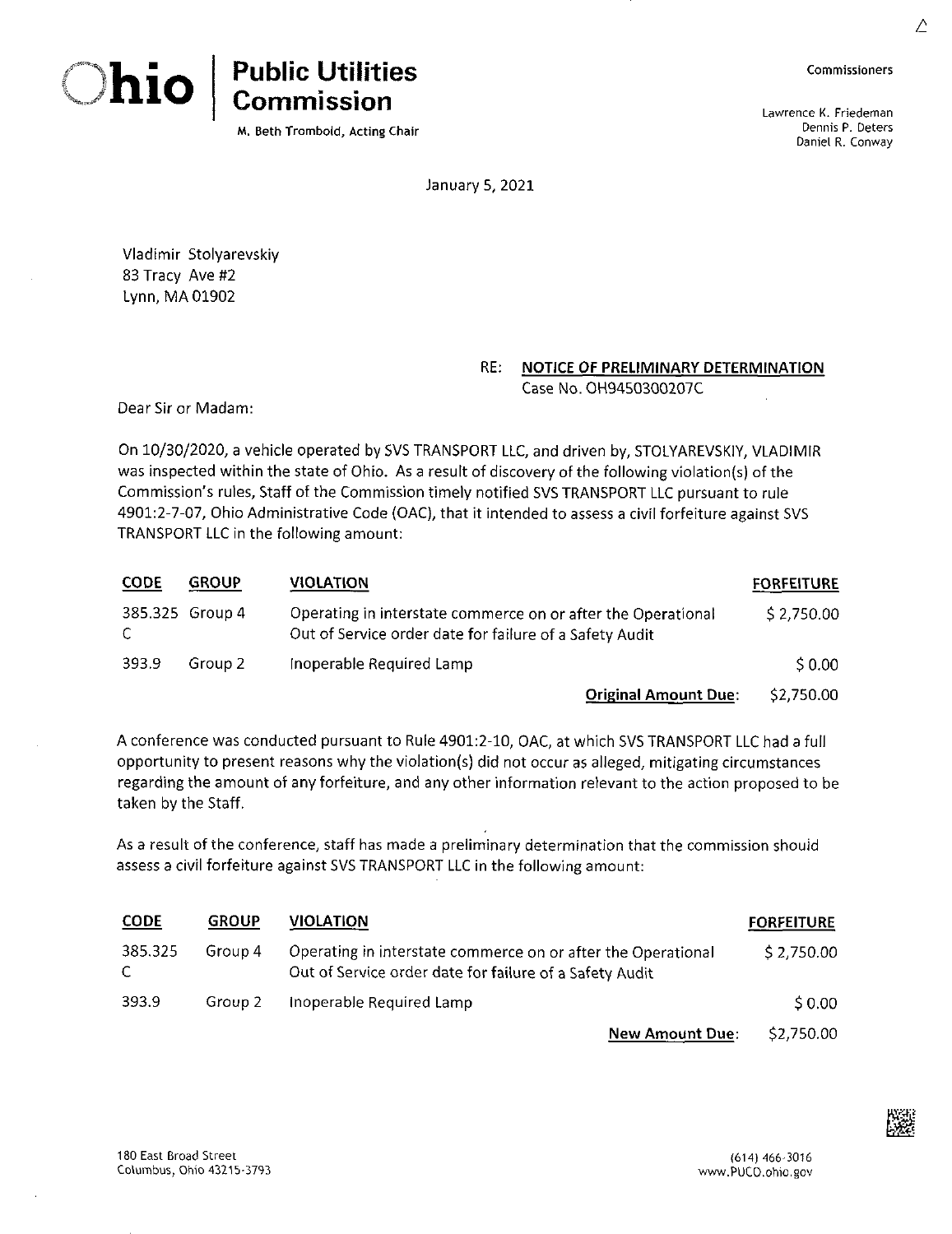### Within 30 days of this notice you must either; 1) pay the assessed civil forfeiture or, 2) submit a **written Request for an Administrative Hearing.**

Failure to comply with either option above shall constitute a waiver of your right to further contest the violation{s) and will conclusively establish the occurrence ofthe violation(s). Such failure shall also constitute <sup>a</sup> waiver of your right to further contest liability to the State of Ohio for the civil forfeiture described in the notice and will result in the forfeiture amount being referred to the Ohio Attorney General's Office for collection. In addition, your Ohio operating authority and/or commercial driving privileges may be sanctioned as permitted by law.

Please consult the enclosed instruction sheet for additional information regarding this "Notice of Preliminary Determination."

Sincerely,

John D. Williams, Director Transportation Department

cc: Thomas Persinger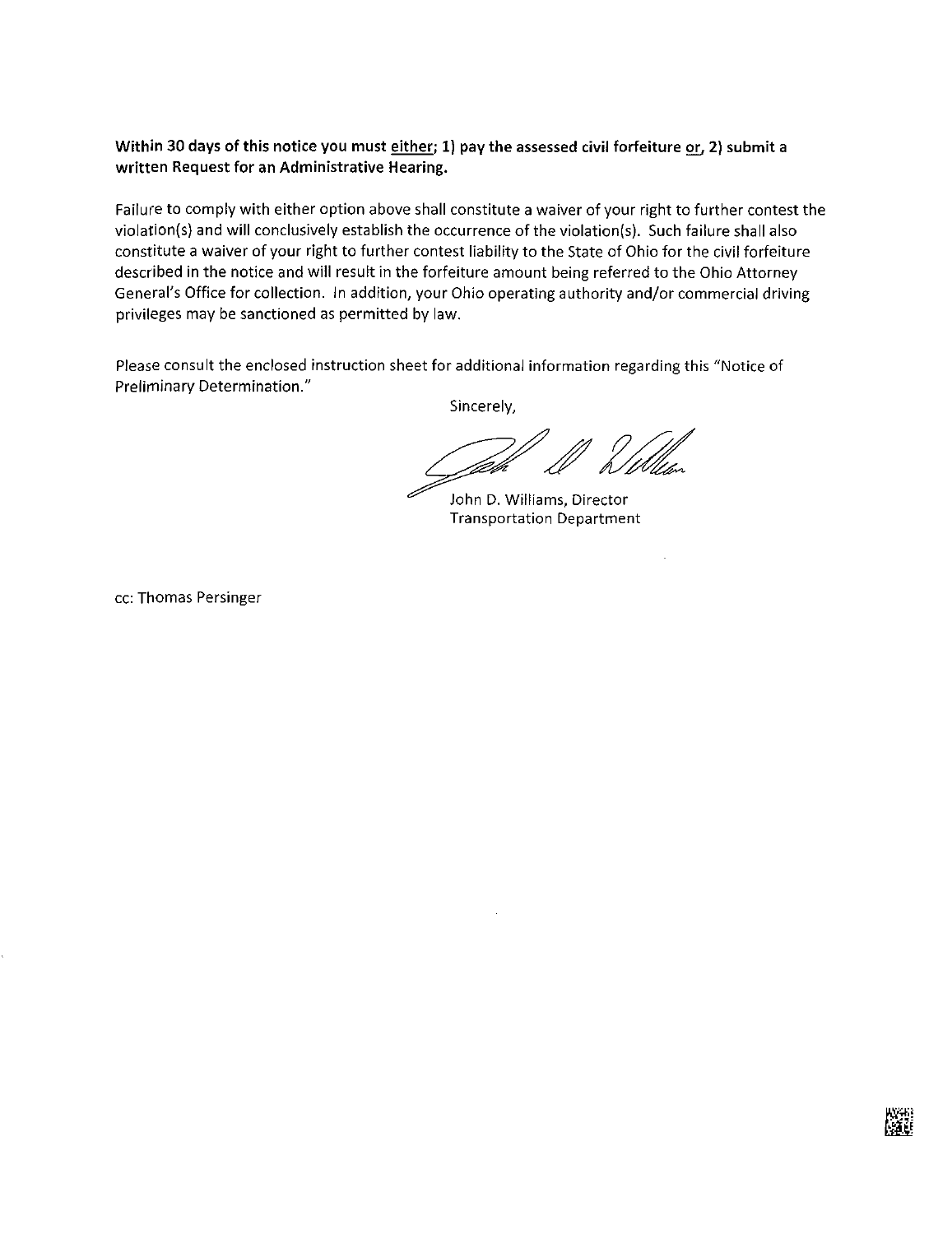## ATTENTION DRIVER

### **Potential Disqualification**

If the roadside inspection leading to this letter identified an alleged violation of one or more of the below noted regulations, your CDL may be disqualified. If the Public Utilities Commission of Ohio (PUCO) finds you committed a violation of any of these regulations, the violation will be treated as a conviction<sup>1</sup> for the purposes of federal and state law and notice of such conviction will be forwarded to the Ohio Bureau of Motor Vehicles (BMV). The BMV may disqualify you from operating <sup>a</sup> commercial motor vehicle for a minimum of 60 days. Any BMV sanction is in addition to sanctions imposed by the PUCO.

| 177.804B1    | 177.804(b)(1) | Failure to comply with 49 CFR Section 392.12 Complying With Safe Clearance Requirements For Highway-Rail<br>Grade Crossings.                        |  |
|--------------|---------------|-----------------------------------------------------------------------------------------------------------------------------------------------------|--|
|              |               |                                                                                                                                                     |  |
| 177.804B2    | 177.804(b)(2) | Failure to comply with 49 CFR Section 392.80 Texting While Operating a CMV When Transporting Select Agents<br>or Toxins or HM Requiring Placarding. |  |
| 177.804B3    | 177.804(b)(3) | Failure to comply with 49 CFR Section 392.82 Using a Cell Phone While Operating a CMV When Transporting                                             |  |
|              |               | Select Agents or Toxins or HM Requiring Placarding.                                                                                                 |  |
| 177.804C     | 177.804(c)    | Failure to comply with 49 CFR Section 392.82 Using a Handheld Mobile Phone While Operating a CMV When                                               |  |
|              |               | Transporting Select Agents or Toxins or HM Requiring Placard.                                                                                       |  |
| 2-5-07D      | 392.2         | Operating a CMV after Driver or Vehicle declared out of service.                                                                                    |  |
| 383.23A2     | 383.23(a)(2)  | Operating a CMV without a CDL.                                                                                                                      |  |
| 383.51A      | 383.51(a)     | Driving a CMV while disqualified from holding a CDL.                                                                                                |  |
| 383.51A-NSIN | 383.51(a)     | Driving a CMV while CDL is suspended for a non-safety-related reason and in the state of driver's license                                           |  |
|              |               | issuance.                                                                                                                                           |  |
| 383.51A-     | 383.51(a)     | Driving a CMV while CDL is suspended for a non-safety-related reason and outside the state of driver's license                                      |  |
| <b>NSOUT</b> |               | issuance.                                                                                                                                           |  |
| 383.51A-SIN  | 383.51(a)     | Driving a CMV while CDL is suspended for a safety-related or unknown reason and in state of driver's license                                        |  |
|              |               | issuance.                                                                                                                                           |  |
| 383.51A-SOUT | 383.51(a)     | Driving a CMV while CDL is suspended for safety-related or unknown reason and outside the state of driver's                                         |  |
|              |               | license issuance.                                                                                                                                   |  |
| 383.91A      | 383.91(a)     | Operating a CMV with improper CDL group.                                                                                                            |  |
| 383.93B1     | 383.93(b)(1)  | No double or triple trailer endorsement on CDL when required.                                                                                       |  |
| 383.93B2     | 383.93(b)(2)  | No passenger vehicle endorsement on CDL when required.                                                                                              |  |
| 383.93B3     | 383.93(b)(3)  | No tank vehicle endorsement on CDL when required.                                                                                                   |  |
| 383.93B4     | 383.93(b)(4)  | No hazardous materials endorsement on CDL when required.                                                                                            |  |
| 383.93B5     | 383.93(b)(5)  | Operating a School Bus without a school bus endorsement as described in 383.93(b)(5).                                                               |  |
| 391.15A      | 391.15(a)     | Driving a CMV while disqualified.                                                                                                                   |  |
| 391.15A-NSIN | 391.15(a)     | Driving a CMV while disqualified. Suspended for non-safety-related reason and in the state of driver's license                                      |  |
|              |               | issuance.                                                                                                                                           |  |
| 391.15A-     | 391.15(a)     | Driving a CMV while disqualified. Suspended for a non-safety-related reason and outside the state of driver's                                       |  |
| <b>NSOUT</b> |               | license issuance.                                                                                                                                   |  |
| 391.15A-SIN  | 391.15(a)     | Driving a CMV while disqualified. Suspended for safety-related or unknown reason and in the state of drivers                                        |  |
|              |               | license issuance.                                                                                                                                   |  |
| 391.15A-SOUT | 391.15(a)     | Driving a CMV while disqualified. Suspended for a safety-related or unknown reason and outside the driver's                                         |  |
|              |               | license state of issuance.                                                                                                                          |  |
| 392.10A1     | 392.10(a)(1)  | Failure to stop at railroad crossing - Bus transporting passengers.                                                                                 |  |
| 392.10A2     | 392.10(a)(2)  | Failure to stop at railroad crossing - CMV transporting Division 2.3 Chlorine.                                                                      |  |
| 392.10A3     | 392.10(a)(3)  | Failure to stop at railroad crossing - CMV requiring display of HM placards.                                                                        |  |
| 392.10A4     | 392.10(a)(4)  | Failure to stop at railroad crossing - HM Cargo Tank vehicle.                                                                                       |  |
| 392.11       | 392.11        | Commercial Vehicle failing to slow down approaching a railroad crossing.                                                                            |  |
| 392.12       | 392.12        | No Driver of a Commercial Motor Vehicle Shall Drive Onto a Highway-Rail Grade Crossing Without Having                                               |  |
|              |               | Sufficient Space to Drive Completely Through the Crossing Without Stopping.                                                                         |  |
| 392.4A       | 392.4(a)      | Driver on duty and under the influence of, or using a narcotic drug / amphetamine, which renders the driver                                         |  |
|              |               | incapable of safe operation.                                                                                                                        |  |
| 392.5A2-UI   | 392.5(a)(2)   | Operating a CMV while under the influence of an intoxicating beverage regardless of its alcohol content.                                            |  |
| 392.5C2      | 392.5(c)(2)   | Violating OOS order pursuant to 392.5(a)/(b) - Alcohol prohibitions.                                                                                |  |
| 392.80A      | 392.80(a)     | Driving a commercial motor vehicle while Texting.                                                                                                   |  |
| 392.82A1     | 392.82(a)(1)  | Using a hand-held mobile telephone while operating a CMV.                                                                                           |  |
| 395.13D      | 395.13(d)     | Driving after being declared out-of-service for HOS violation(s).                                                                                   |  |
| 396.9C2      | 396.9(c)(2)   | Operating an out-of-service vehicle.                                                                                                                |  |

1 Federal regulations define "conviction" as, "... a determination that a person has violated or failed to comply with the law ... by an authorized administrative tribunal, ... the payment of a fine or court cost, ... regardless of whether or not the penalty is rebated, suspended, or probated." 49 CFR 383